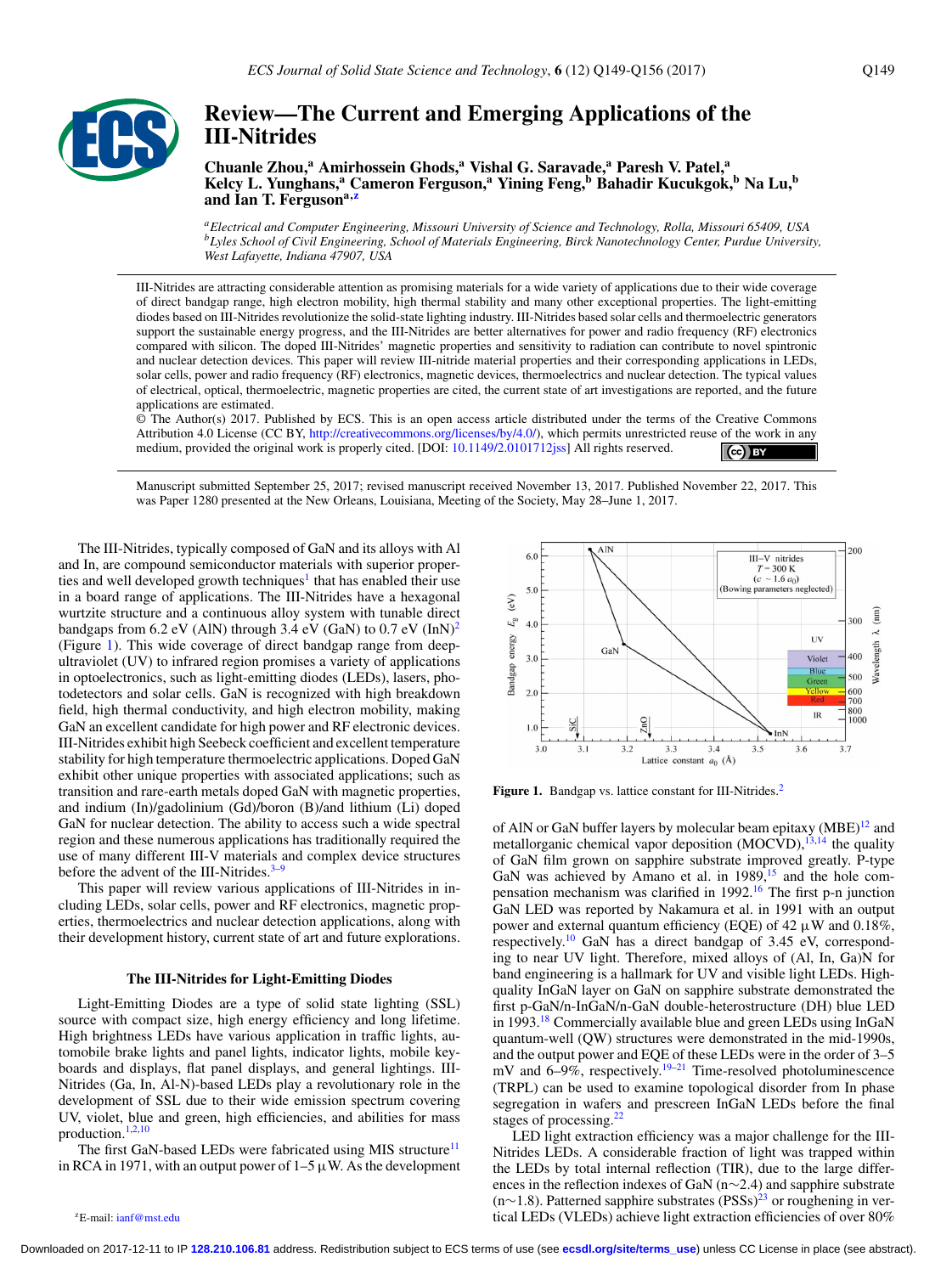<span id="page-1-0"></span>

Figure 2. Quantum efficiency and light output as a function of current in (a) LED on sapphire substrate (b) LED on GaN substrate. The data points represent the measured results. The solid line on quantum efficiency represents the fitting curve based on carrier's rate equation.<sup>30</sup>

today.<sup>24,[25](#page-6-18)</sup> Methods are still under investigation to reduce TIR by surface roughening, $26$  substrate patterning, chip shape optimization, and material integrating/embedding.<sup>2</sup>

The internal quantum efficiency (IQE), the ratio of generated photons to the electron–hole recombination, was increased by improving the material quality and modification to to LED device structures. Electron or hole blocking layers in multi-quantum wells (MQWs) can confine one type of carriers and enhance the electron-hole recombi-nation, and thus increase IQE.<sup>[27,](#page-6-20)[28](#page-6-21)</sup> The first generation of III-Nitrides LEDs are grown on sapphire substrates and the carriers have strong polarization effects in the quantum well structure. IQE of these polar LEDs achieve over 80% at low current densities, although experience "efficiency droop" at higher drive currents, $30$  shown in Figure [2a.](#page-1-0) The second generation of III-Nitrides LEDs are grown on nonpolar/semipolar GaN substrates. By reducing the crystal defect in GaN substrate and the nonradiative defects in active layer of LEDs, the nonpolar/semipolar III-Nitrides LEDs reduce the efficiency droop at current densities up to  $400A/cm<sup>2</sup>$  (Figure [2b\)](#page-1-0), and the output power is significantly increased at higher current densities.<sup>30</sup>

Bright white light LEDs are progressing due to the achievement of III-Nitrides based LEDs. There are three ways of generating white light using LEDs: combination of red, green and blue LEDs, UV GaN LED plus blue and yellow phosphors, and blue III- Nitrides LED with yellow phosphor. The blue III-Nitrides LED with yellow phosphor dominates the white LED industry due to the simplicity of manufacturing and high theoretical efficacy. $2,3$ 

Most white LEDs have a peak emission in the blue light range (400–490 nm) and a broad band emission around yellow light (500–700 nm). Blue light can affect many physiologic functions depending on the wavelength, intensity, duration of the exposure, and time of day. The accumulating experimental studies have indicated that LEDs with an emission peak of around 470–480 nm should not significantly increase the risk of development of ocular pathologies, while UV light and short wavelength blue light (400–450 nm) are better to be blocked to protect the retina.<sup>31</sup>

LEDs are used in displays for signage, outdoor video screens, television/monitor LCD backlighting, keyboards, smart phones and tablets, and they are penetrating the general illumination market. LEDs also produce a more efficient way for plant growth with a reduced carbon footprint than with traditional grow lights. $32$  GaNbased blue LEDs influence the exchange of  $CO<sub>2</sub>$  and the stoma, along with increasing anthocyanin,<sup>[33](#page-6-24)[,34](#page-6-25)</sup> while green LEDs have a direct effect on stages of plant growth, such as seed dormancy and elongating the hypocotyl.<sup>34</sup> The US Department of Energy (DOE) is driving the SSL technology development and SSL product applications; the DOE SSL program strategies predict 75% energy savings compared to the no-SSL scenario by 2035.<sup>35</sup>

#### **The III-Nitrides for Solar Cells**

The discovery of low-energy bandgap of 0.7 eV for  $InN<sub>1</sub><sup>31,32</sup>$  $InN<sub>1</sub><sup>31,32</sup>$  $InN<sub>1</sub><sup>31,32</sup>$  as opposed to previously accepted value of  $1.3 \text{ eV},^{40,41}$  $1.3 \text{ eV},^{40,41}$  $1.3 \text{ eV},^{40,41}$  has led to its wide use in conjunction with  $GaN$ .<sup>[42](#page-6-29)[–44](#page-6-30)</sup> Due to InGaN's tunable bandgap from 0.7 eV (InN) to 3.4 eV (GaN), covering the entire air-mass-1.5 solar spectrum, it has been known as a candidate for high efficiency multi-junction photovoltaic devices. In a theoretical analysis, it was demonstrated for an InGaN-based four-junction solar cell to obtain power conversion efficiency (PCE) greater than 50%, In content of about  $40\%$  is required.<sup>[45](#page-6-31)</sup>

InGaN alloys have superior high energy radiation resistance, which can be used in space-based photovoltaic applications.<sup>[46](#page-6-32)</sup> Absorption coefficients in the order of  $10^5$  cm<sup>-1</sup> have been obtained at the band edges of grown GaN and InGaN samples.<sup>47</sup> This indicates more than 99% of the incident light with energy higher than the bandgap is absorbed within the first 500 nm of the material, leading to fabrication of relatively thin solar cell structures.

Work done by Jani et al. $48$  is among the first endeavors to experimentally demonstrate GaN as a high performance photovoltaic material. A p-i-n heterojunction structure, with  $In_xGa_{1-x}N(x: 4-5\%)$ as the active material with thickness of 200 nm, and GaN as the p- and n- contacts, was fabricated using MOCVD. Phase separation within the material, observed through room temperature (RT) photoluminescence, was the primary challenge during the epitaxial growth as shown in Figure [3.](#page-1-1) It was observed that the lower bandgap phase-separated material leads to deterioration of open-circuit voltage  $(V_{oc})$  and shortcircuit current density  $(J_{sc})$ . The problem of phase separation was later

<span id="page-1-1"></span>

**Figure 3.** RT photoluminescence of MOCVD-grown GaN/InGaN solar cell indicating an apparent phase separation in InGaN.<sup>[48](#page-6-34)</sup>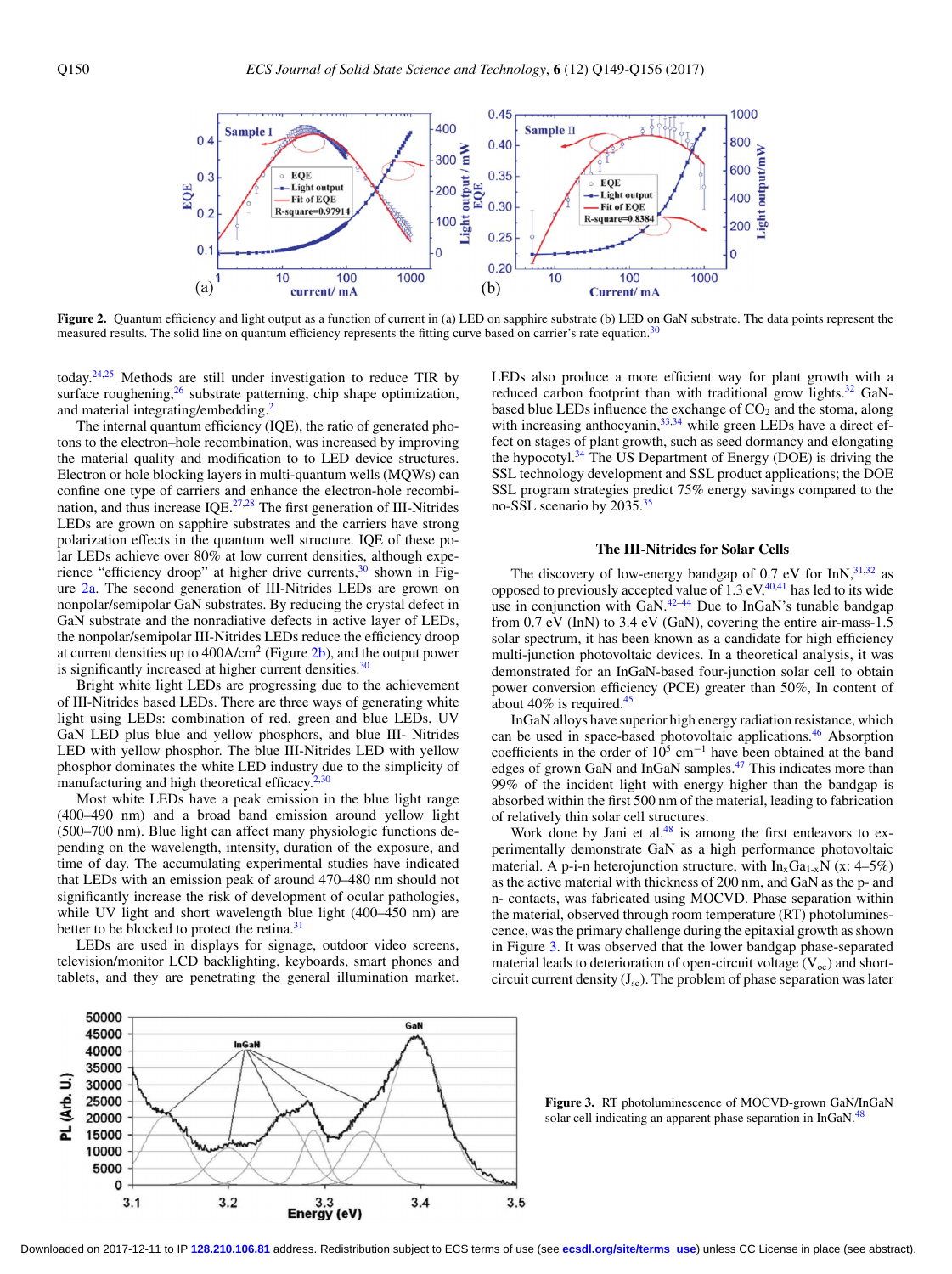<span id="page-2-4"></span>**Table I. Electrical characteristics of GaN-based solar cells.**

| Structure                     | In Content<br>$(\%)$ | $V_{oc}$<br>(V) | $J_{sc}$<br>(mA/cm <sup>2</sup> ) | Ref.<br>(Yr) |
|-------------------------------|----------------------|-----------------|-----------------------------------|--------------|
| p:GaN/i:InGaN/n:GaN           | $4 - 5$              | 2.40            | 4.00                              | 48 (2007)    |
| p:GaN/i:InGaN/n:GaN           | 10                   | 2.09            | 0.52                              | 53 (2009)    |
| p:GaN/i:InGaN/n:GaN           | 12                   | 1.81            | 4.20                              | 54 (2008)    |
| p:GaN/i:InGaN/n:GaN           | 12                   | 1.89            | 1.06                              | 55(2011)     |
| i:InGaN/NID <sup>*</sup> :GaN | 6.2                  | 1.04            | 0.57                              | 56(2017)     |
| p:InGaN/n:GaN                 | 17                   | 1.47            | 0.26                              | 57 (2010)    |
| InGaN/GaN MOW*                | 20                   | 2.26            | 2.10                              | 59 (2016)    |
| InGaN/GaN MOW                 | 30                   | 2.00            | 1.50                              | 49 (2009)    |
| InGaN/GaN MOW                 | 30                   | 1.95            | 0.83                              | 40 (2010)    |
| InGaN/GaN MOW                 | 30                   | 2.01            | 0.97                              | 41 (2016)    |
| InGaN/GaN MOW                 | 35                   | 1.80            | 2.56                              | 42 (2010)    |
| InGaN OD*/GaN SL*             | 10                   | 0.7             | 1.38                              | 43 (2014)    |
| InGaN/InGaN SL                | 17                   | 1.78            | 3.08                              | 44 (2011)    |
| PEDOT:PSS/GaN                 |                      | 0.331           | 13.7                              | 45 (2016)    |
| NiAu/InGaN Schottky           | 10                   | 0.40            | 0.065                             | 46 (2016)    |

<span id="page-2-0"></span>∗NID: Not-intentionally doped.

<span id="page-2-2"></span>∗QD: Quantum dot.

<span id="page-2-1"></span>∗MQW: Multiple quantum wells.

<span id="page-2-3"></span>∗SL: Superlattice.

resolved through improved processing steps due to advancement of growing InGaN alloys using MOCVD.<sup>[49](#page-6-41)</sup>

Growing InGaN epilayers on GaN beyond a critical thickness causes extended crystalline defects in the InGaN epilayer close to the InGaN/GaN interface,  $50$  primarily due to the large lattice mismatch between InN and GaN. The critical thickness of active layers in a p:In<sub>0.175</sub>Ga<sub>0.835</sub>N/n-In<sub>0.16</sub>Ga<sub>0.84</sub>N homo-junction was shown to be limited to 60 nm and 45 nm, respectively.<sup>[51](#page-6-44)</sup> This value reduces significantly by increasing the In alloy content, to about 1 nm for  $In_{0.2}Ga_{0.8}N^{52}$  leading to the partial loss of incident light due to transmission through the device. XRD and I-V measurements shows degradation of electrical characteristics and crystal quality of a MOCVDgrown 24 nm InGaN layer by increasing the In content from 30% to  $40\%$ <sup>49</sup>

The electrical characteristics of several fabricated GaN-based solar cells are reported in Table [I](#page-2-4) and sorted in order of device structure as well as In composition level. As shown, by increasing the In alloy content, the  $V_{\text{oc}}$  and  $J_{\text{sc}}$  are degraded in most of the device structures. This indicates most of the research work done in this field used In alloy content of maximum 35%.

Recently, metal-semiconductor (M-S) junction has been used to alleviate the problem of p-type doping $60,61$  $60,61$  in GaN and InGaN layers, in which the rectifying Schottky junction between NiAu and InGaN causes the photo-generated current to flow throughout the fabricated device.[45](#page-6-31) However, considerable work needs to be done for improving the performance of such Schottky solar cells.

Therefore, GaN and its alloy InGaN, have shown promising results for the photovoltaic applications due to their tunable direct bandgap throughout all levels of In composition and high absorption coefficient. However, the degradation of crystal quality and electrical characteristics by increasing the In level, in addition to very thin critical thickness for avoiding the defects, have restricted fabrication of high efficiency solar cells based on GaN. Advancements have been done to eliminate these limitations, either by using multiple quantum wells, superlattices, or Schottky junctions, but there still exists a need for further investigation and improvement in the characteristics of the solar cells.

## **The III-Nitrides for High Power Electronics and RF Applications**

GaN is recognized as a forerunner in electronics applications due to its high bandgap (3.4 eV), breakdown voltage above 200 V, power density above 10.3 W/mm, and electron mobility greater than 1250  $\text{cm}^2/\text{Vs}$ .<sup>62[–65](#page-6-49)</sup> Wide bandgap devices can potentially replace silicon technology currently facing challenges to sustain Moore's law due to its limitations in heat dissipation, power consumption, switching speed, high voltage, and high temperature. GaN can potentially operate at high voltage, high frequency, and high temperature. GaN usage was initiated from LED and is now an emerging material for power electronics. Extensive research is currently being conducted to reduce the cost of GaN and allied devices for higher efficiency application in converters, inverters and rectifiers.

GaN also assures to meet the future demand of high signal bandwidth for faster communication, in addition to a large amount of data consumption. As compared to silicon devices, GaN-based devices possess higher frequency range operation (18 GHz and greater), and improved power amplifier efficiency (PAE) (25% and greater). GaN-based high electron mobility transistors (HEMT) devices and monolithic microwave integrated circuits (MMIC) promise to play the leading role for the future devices.

*GaN application in high power electronics.—*Improvement in power converters efficiency and reduction of size and cost has been one of the current research areas in GaN. GaN Schottky devices are now available in the range of 600–3.3 kV manufactured using hydride vapor phase epitaxy method. $63$  GaN devices are also getting more attention due to the lower specific on-resistance of and higher breakdown voltage compared to Si devices.<sup>66</sup> Research on GaN heterojunction field effect transistors (HFET) illustrates the larger the layer of epitaxial growth, the larger the breakdown voltage. Breakdown voltage of 2000 V was reported for the epitaxial growth layer of 6.5  $\mu$ m.<sup>65</sup> GaN devices have shown higher competencies over the silicon MOSFET devices in DC-DC converters application. GaN and allied compounds are being used in Buck and Boost converters. Efficient boost converters in the voltage range of 175–350 V (efficiency of 97.8% and output power of 300 W) and at 940 V (efficiency of 94.2% and output power of 122 W) are reported for 1 MHz switching frequency.[67](#page-6-52)[–69](#page-6-53) Boost converters Comparison between GaN FET-based and Si MOSFETbased 48/12 V unregulated isolated bus converters at 1.2 MHz, show that power loss in GaN FET device was 25% less than the Si MOSFET device.<sup>[66](#page-6-51)</sup> This demonstrates the capability of GaN for high efficiency application in boost converter. GaN HEMT devices application is also studied for 300 W, hard-switching 400/12 V buck converter. This paper has confirmed that the efficiency of GaN HEMT devices is higher at light load compared to Si MOSFET.<sup>70</sup>

A recent research study on Schottky diode grown using MOCVD indicated that leakage current is controlled and reverse breakdown voltage of 200  $V<sup>71</sup>$  Though the conversion and charge collection efficiencies are estimated about 0.32% and 29% or less respectively, improved quality of GaN films will improve the performance of Schottky diodes. This in turn can be used in GaN betavoltaic nuclear batteries (GNBB). Satisfactory results were obtained for Schottky diode at temperature higher than 200◦C with a breakdown voltage higher than 1000 V. A very short recovery time of 10 ps makes this device more suitable for high switching frequency operation.<sup>[72](#page-6-56)</sup>

*GaN role in RF applications.—*Advancement due to 2D electrongas interface between AIGaN and GaN with high electron mobility range, in the range of  $1200 \text{ cm}^2/\text{Vs}$  to  $2000 \text{ cm}^2/\text{Vs}$ , has increased the power capability of HEMT devices from 1.1 W/mm in 1996 to 40 W/mm presently.[73](#page-6-57) GaN nanowire can serve as fundamental structure for the assembly of nanodevices with an electron mobility close to 650 cm2/Vs. Recent development of HEMT device is focused in normally-off mode, emphasizing more on gate structures. HEMT with a breakdown voltage of 8.3 kV has been developed using GaN on a sapphire substrate. $63$  GaN/AlGaN heterojunctions with high current gain cutoff frequency of 153 GHz and power gain cutoff frequency of 198 GHz with a gate length of 100 nm have been reported. A combination of n-type GaN devices and p-type Si devices can impart good rectifying characteristics, generating the opportunity for complex and nanoscale optoelectronic system.[73](#page-6-57) Non-uniform distributed topology based GaN MMIC power amplifiers has been reported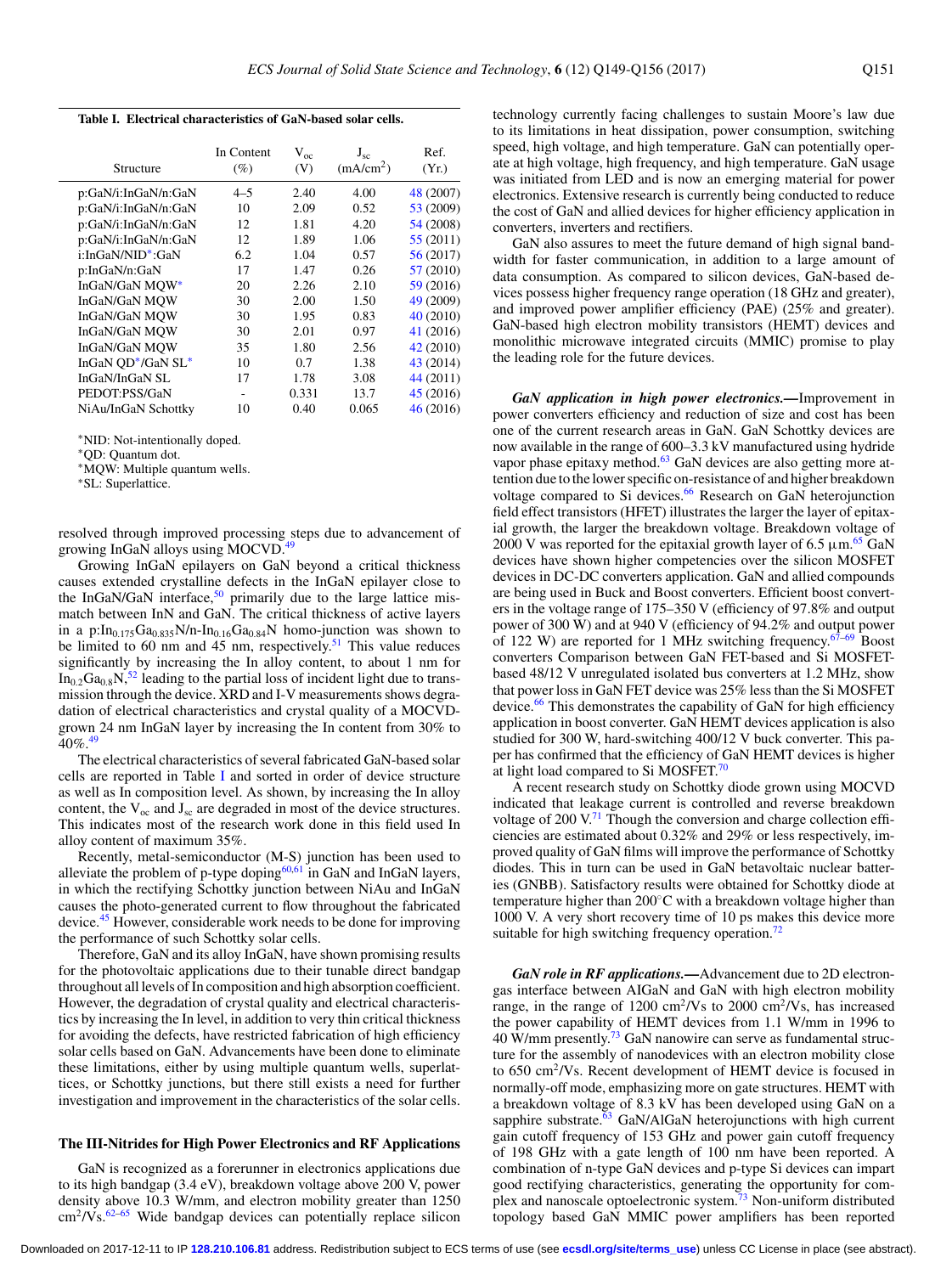having remarkable average output power of 6 W and efficiency of 29.5% with frequency range of  $2-18$  GHz.<sup>74</sup>

Thus, GaN is emerging as a promising device for high power and RF applications owing to its characteristics such as high breakdown voltage, high power densities, and high electron mobility. However, there are challenges related to HEMT gate design, high cost, and lack of switching testing devices for GaN which are yet to be addressed. Further investigation on fabrication techniques and a substrate study is also required to realize the full potential of GaN devices.

### **The III-Nitrides for Magnetic Applications**

The possibility of GaN as a dilute magnetic semiconductor (DMS) stems from the ability to dope GaN with transition metals (TM) and rare-earth metals (RE) to achieve room temperature ferromagnetism. Combining the magnetic moments of electrons in partially filled d orbital of TM, or d and f orbitals of RE metals, with the semiconducting and optical properties of GaN has raised interest in spintronic applications.<sup>[75](#page-6-59)</sup> These can include magnetic memories, spin polarized LEDs, spin valves and spin-based transistors.<sup>81</sup>

Theoretical analysis based on Zener's ferromagnetism predicted the existence of RT ferromagnetism in GaMnN with 5% Mn and 3.5  $\times$  10<sup>20</sup> holes/cm<sup>3</sup>.<sup>[76](#page-6-61)</sup> Small lattice constant and presence of nitride anion in GaN, doped with Mn containing a half-filled d orbital result in this ferromagnetism. Local spin density calculations show that magnetic TM-doped DMS forms deep levels in GaN, and that the Curie temperature  $(T_c)$  initially increases with an increase in the TM concentration but at high concentrations, the  $T_c$  decreases due to the for-mation of TM clusters.<sup>[77](#page-6-62)</sup> These clusters have antiferromagnetic TM-N and ferromagnetic TM-TM coupling.<sup>78</sup> A magnetic moment ranging from 4  $\mu_b$  to 22  $\mu_b$  per Mn-N cluster was theoretically predicted.<sup>7</sup> However, this was not in agreement with the experimental results reported. Saturation magnetization of 2.4 μB/Mn atom was observed in MOCVD-grown 1% doped GaMnN sample as measured by SQUID (superconducting quantum interference device) magnetometry.<sup>[80](#page-6-65)</sup> Annealing reduced the magnetization possibly due to the formation of phases that do not contribute to ferromagnetism. Si codoping compensates the Mn acceptors that substitute Ga. Additionally, Si codoping and annealing increase the Fermi level resulting in nitrogen vacancies and trapped donor electrons.

Similar behavior of RT ferromagnetism was also observed in GaFeN with 0.7% Fe doping grown using MOCVD, except that no change is observed with Si codoping. $81$  The effect of thickness of Fe films on the Fe/GaN interface roughness and on the resulting ferromagnetic behavior was investigated by growing Fe films using MBE on MOCVD-grown GaN on sapphire. $82$  An increase in roughness at the GaN/Fe interface was observed with an increase in the Fe layer thickness up to 10 nm, which resulted in enhanced coercivity and saturation magnetization. Moment of 2.18  $\mu_B$ /atom was observed for samples with Fe layers with thickness over 5 nm, measured using SQUID, vibrating sample magnetometer (VSM) and polarized neutron reflectometry. GaCrN, is another TM doped DMS that showed RT ferromagnetism of 15 emu/cm<sup>3</sup> and 2.26  $\mu_B$  per Cr atom, grown using radio-frequency plasma-assisted MBE on sapphire substrates.<sup>[83](#page-7-1)</sup> On doping the samples with Si, crystal quality was improved and magnetization was reduced. Long-range mediation between Cr, Si and  $V_{Ga}$  is considered responsible for this behavior. While clustering, defects and other carrier mediated mechanisms potentially explain the observed ferromagnetic behaviors in TM doped GaN, further work is needed to ascertain the mechanisms at varying doping levels of TM.

Elements such as Gd, Er, Eu, Sm and Nd have been doped in GaN with intent to investigate the optical, electrical and magnetic properties.<sup>84[–90](#page-7-3)</sup> Gd has been the most explored rare-earth dopant with half-filled f and partially filled d orbitals. GaGdN can be doped with donors or acceptors with a density more than that of Gd to introduce additional spin-polarized carriers. Room temperature ferromagnetism in the order of 1000 μB per Gd atom was achieved in GaGdN grown using ammonia-assisted MBE on SiC and doped with low Gd concentration of  $10^{16}$  cm<sup>-3</sup>.<sup>[84](#page-7-2)</sup> This gave an impetus for further theoreti-

<span id="page-3-0"></span>

**Figure 4.** RT VSM measurements of p-doped GaGdN indicating carrier concentration for Mg-doped GaGdN.<sup>85</sup>

cal and experimental analysis of ferromagnetism in GaGdN. As the GaGdN samples were insulating, the observed colossal magnetic moment is not carrier mediated. The samples contained oxygen in the order of  $10^{18}$  cm<sup>-3</sup>, which possibly resulted in p-d hybridization<sup>91</sup> and contributed to the magnetic moment of the sample. In another study, MOCVD-grown GaN was doped with Gd from two sources,  $((TMHD)_3Gd)$  that has oxygen in its organic ligand, and  $(Cp_3Gd)$ that does not contain oxygen. $85$  RT ferromagnetism was observed only in samples with oxygen-containing Gd source. Magnetization in GaGdN has been enhanced by codoping with Si and Mg. Annealed p-type  $Ga<sub>0.98</sub>Gd<sub>0.02</sub>N$  samples exhibited magnetization up to 500 emu/cm<sup>3</sup>, while a maximum magnetization of 110 emu/cm<sup>3</sup> was observed in n-type  $Ga<sub>0.98</sub>Gd<sub>0.02</sub>N$ . VSM measurements of p-doped GaGdN are shown in Figure [4](#page-3-0) and it is observed that the saturation magnetization enhanced with an increase in p-type carrier concentration. Holes are considered to be more dominant than electrons in contributing to the ferromagnetism in GaGdN. $85$  First principle calculations of Mg doped nanowires predict lattice distortions when Mg substitutes  $Ga^{92}$  Also, codoping with C is predicted to increase magnetization in GaGdN as per Zeners' p-d exchange mechanism.<sup>93</sup>

Ga vacancies may also contribute to the observed ferromagnetism in GaGdN and GaN. Ga vacancies were intentionally introduced by annealing GaN samples at high temperatures ranging from 800 ◦C to 1000 °C, grown using laser MBE on sapphire.<sup>94[,95](#page-7-9)</sup> Magnetization up to 2.67 emu/cm<sup>3</sup> was observed in a GaN sample with a ratio of N to Ga of 1.52. Ga vacancies could possibly contribute to ferromagnetism in TM and RE doped GaN, but act as a primary mechanism in unintentionally doped GaN.

Thus, GaN-based compounds have been explored for magnetic behavior and have the potential for use in spintronic applications. Although several theories and mechanisms have been proposed to explain ferromagnetism in TM and RE doped GaN and experiments are performed, further work is necessary to understand the origin of magnetism in GaN-based materials and for reproducibility of the results.

#### **The III-Nitrides for Thermoelectric Energy Harvesting**

The III-Nitride materials exhibit an intrinsically high Seebeck coefficient and excellent temperature stability in their electrical properties due to their wide bandgaps. $96$  This makes them a good candidate for high temperature thermoelectric (TE) electricity generation from waste energy harvesting. In particular, the low ionization of p-type dopants of 2–3% seen at room temperature will increase at higher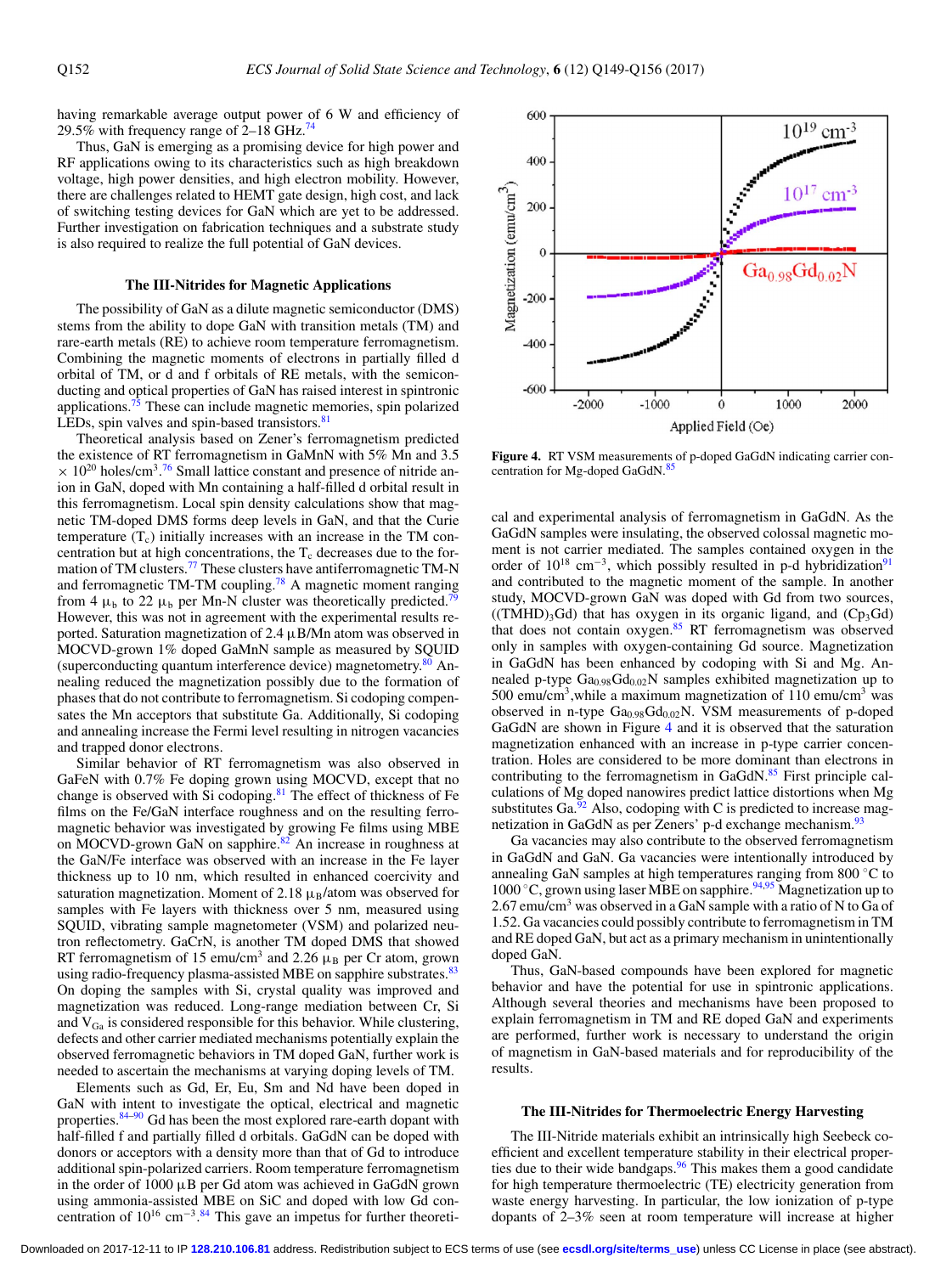temperatures with a corresponding improvement in TE device performance. SiGe TE materials and devices peak around 900 K due to the bipolar effect so III-Nitride devices would be a desirable alternative at higher temperatures.<sup>[96](#page-7-10)</sup>

Thermoelectric (TE) devices can directly convert waste heat into electrical power, which has a significant potential to impact renewable energy technologies, as nearly 60% of energy produced in US is lost as a form of heat each year. $97$  A significant portion of waste heat, 20%–50%, is generated from high temperature industrial processes, such as power plants, metal furnaces, and chemical production. However, most of the common TE materials are narrow bandgap materials that are often toxic and rare (i.e.,  $Bi_2Te_3$ ,  $Sb_2Te_3$ ). Therefore, their applications are hindered by low operational temperature, high cost and toxicity.<sup>[96](#page-7-10)</sup> While many new materials and novel device structures have been investigated for TE applications, few of them offer the temperature stability of the III-Nitride materials, and can benefit from a pre-existing device technology.

GaN is one of a new generation of semiconductors that is attracting interests for TE applications.<sup>98</sup> GaN most commonly has a wurtzite crystal structure or sometimes zinc blende structure. TE properties of GaN materials grown by different deposition techniques have been reported by various research groups. The highest absolute value of Seebeck coefficient for thin film GaN is around 500  $\mu$ V/K and this occurs at low carrier concentrations.<sup>99</sup> The optimization of TE materials requires the decoupling of the electrical and thermal properties of the material to give the highest value of the figure of merit, ZT. One approach has been used of InN/GaN nanowire structures which have a higher electrical conductivity and lower thermal conductivity than that of GaN. As such, a ZT of ∼0.86 was reported for these nanostructures with a carrier concentration of  $7 \times 10^{17}$  cm<sup>-3</sup> at 300 K, and the estimated ZT is likely to reach 1.71 at 1000 K. $^{100}$ 

Fabrication of GaN-based TE device structures ranging from centimeter-size to sub-millimeter size dimensions have been reported. These devices could then be measured under load to evaluate actual operational characteristics of the device, rather than the estimated performance indicated by the value of ZT. These were typically multijunction hybrid devices that were constructed from freestanding or epitaxial hydride vapor phase epitaxy (HVPE) grown GaN.<sup>101[,102](#page-7-16)</sup> For example, a 3-pair epitaxial GaN layers device structure was fabricated for the purpose of on-chip integration.<sup>103</sup> In these prototypes of devices chromel was sputtered onto the  $SiO<sub>2</sub>$  glass substrate and then the GaN was physically soldered on. In a later study, an integrated GaN-based lateral TE device was grown by MOCVD. This device used more traditional device fabrication processes to produce thermally stable Ti/Al/Ni/Au ohmic contacts with Ti/Au interconnects to achieve  $p$ -n pairs.<sup>101</sup> It is observed that both the maximum output power  $P_{\text{max}}$  and the corresponding voltage  $V_{op}$  increase linearly with the number of p-n pairs,  $1, 5, 10$  and  $25$  pairs, and  $V_{op}$  reaches a maximum of 0.3 V for the 25 elements device with a P<sub>max</sub> of 2.1  $\mu$ W at  $\Delta T = 30$  K and  $T_{\text{avg}} = 508$  K.

AlN (6.2 eV) and InN (0.7eV) have also been considered for TE devices, but less work has been done for these materials compared to GaN. This is due to the difficulty of doping AlN and growing InN. An investigation of the phonon transport of AlN found that the average mean free path of phonon in the zinc-blende phase is roughly four times that of in the wurtzite phase.<sup>[104](#page-7-18)</sup> This indicates that AlN has a significantly higher thermal conductivity in the zinc-blende phase, which implies that the wurtzite phase is better suited for TE applications in high temperature applications. InN is promising for TE applications since the large size of indium atoms potentially increases phonon scattering and accordingly reduce the thermal conductivity.<sup>101</sup> The highest reported ZT is about 1.6 for a 6 nm InN nanowire at 1000 K, which is 100 times larger than that at room temperature.<sup>105</sup> Hybrid, InN and  $\text{Al}_{0.25}\text{In}_{0.75}\text{N}$  devices structures prepared by radio-frequency (RF) sputtering have been fabricated[.106](#page-7-20) However, a device composed of 20-pair elements pairs did not show an improvement over that reported for GaN.

Recent work has focused on the alloys of the III-Nitrides, especially InGaN and AlGaN, due to ability to potentially decouple the electrical and thermal properties of layered structures. In-GaN material has been investigated at various compositions at room temperature.<sup>107–[109](#page-7-22)</sup> A negative correlation has typically been observed between Seebeck coefficient and InN fraction. However, the TE quality of materials depends heavily on how the material was grown and its homogeneity. For instance, InGaN tends to show phase separation at relatively low indium concentrations, if this is properly controlled, high values of ZT can be seen for the InN fraction is below 0.2. The optimal indium content appears to be 0.2 with a resulting  $ZT$  of 0.04 $107$ and 0.07[2108](#page-7-23) have been reported at room temperature. Most studies on  $\text{Al}_x\text{Ga}_{1-x}\text{N}$  investigate the effect of the mass fraction of aluminum, x, or the carrier density on the TE properties and their associated  $ZT$  value.<sup>110,[111](#page-7-25)</sup> The results show that the higher mass fractions of Al often result in lower thermal conductivities, and thermal conductivity decreases with the increase of temperature due to increased phonon scattering. A recent study has explored a way to modify the ZT value for  $Al_{0.2}Ga_{0.8}N$  by achieving high electrical conductivity and low thermal conductivity. This is done by polarizing the electrical field of the  $GaN/AlN/Al<sub>0.2</sub>Ga<sub>0.8</sub>N$  superlattices, leading to a much higher electron mobility, increasing the ZT value to  $0.08$  at room temperature.<sup>[112](#page-7-26)</sup> The future promise of III-Nitride for TE applications can be seen in Figure [5](#page-4-0) which shows the variation of Seebeck coefficient for various binary materials and alloys.

### **III-Nitrides for Nuclear Detection**

The current state of the art in detection of thermal neutrons is the gas-filled proportional counter, and for gamma radiation detec-tion it is the high purity germanium detector.<sup>[113](#page-7-27)</sup> Gas-filled counters are expensive, bulky, fragile, and require very high voltages to operate. High purity germanium detectors are also bulky because they are

<span id="page-4-0"></span>

**Figure 5.** Temperature dependent Seebeck coefficient for various binary materials and alloys.

Downloaded on 2017-12-11 to IP **128.210.106.81** address. Redistribution subject to ECS terms of use (see **[ecsdl.org/site/terms\\_use](http://ecsdl.org/site/terms_use)**) unless CC License in place (see abstract).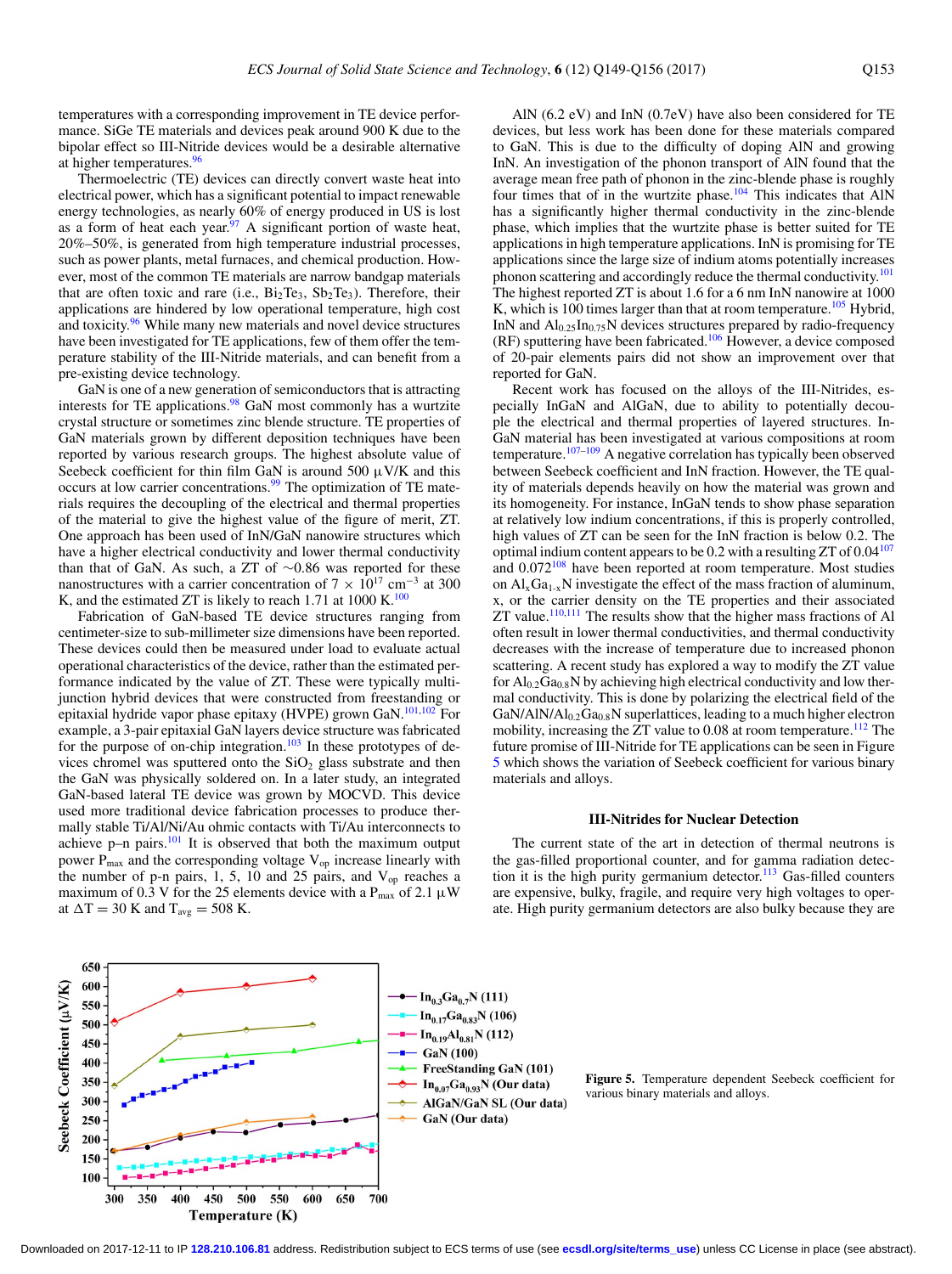operated at liquid nitrogen temperatures. A solution to these issues is the use of compound semiconductor materials such as the III-Nitrides which can offer detection technology that is more cost-effective and more rugged than current systems.<sup>9</sup> GaN can be utilized as either scintillation material or as a semiconductor detector for either thermal neutrons or gamma radiation.<sup>114</sup> GaN is a novel material for these applications but has many favorable properties as appropriate dopants can be incorporated to enhance their sensitivity to radiation. The most common dopant elements to create radiation detecting materials are In, Gd, B, and Li. Indium is of interest in gamma scintillators because of its high Z number. Gd, B, and Li are beneficial for neutron scintillators and semiconductor thermal neutron detectors because of their large charged particle production cross section. Techniques for doping, control of conductivity type, and bandgap engineering are well understood in GaN-based materials and optimized detectors can be thin enough to provide built-in gamma discrimination. One significant benefit of GaN-based materials for radiation detectors is the mature, radiation hard, device technology that already exists for GaN-based electronics and optoelectronics into which detectors can be integrated.

The incorporation of indium into GaN is exceptionally mature technology and homogenous layers of InGaN can be obtained for compositions of  $25-30\%$ .<sup>[115](#page-7-29)</sup> Indium is favored for neutron scintillation detectors in GaN thin films because of its high Z number. However, indium is not always good in neutron detectors since it also an alpha detector which takes long lifetimes for recovery after sensing this source of radiation. Gadolinium is also of interest in GaN thin films because of its high Z number and its extremely high cross-section for thermal neutron detection of  $\sim$ 250,000 barns.<sup>116</sup> Gd behaves as a stable center in GaN, substituting for a Ga atom, and has primarily been investigated for spintronic applications. Room temperature ferromagnetism has been reported in Gd-doped GaN thin films with very large magnetic moments. Gd-doped GaN often shows optical transitions characteristic of the  $d \rightarrow f$  intra-subband transitions in Gd, which have higher energies than the GaN bandgap and the effect of thermal neutrons on these transitions still needs to be investigated. The nature of incorporation of Gd in GaN is still unclear and how it may influence neutron detection. Boron has also been investigated in GaN for use in high electron mobility transistors, UV optoelectronics and thermal neutron detection.<sup>117</sup> Boron, like indium, is a group III element which forms an intrinsic alloy with GaN. BGaN thin films have been grown by MOCVD with ∼1.4% boron. However, although boron forms an intrinsic alloy with GaN at low concentrations, boron nitride is a cubic material and begins to phase separate at higher boron concentrations. Therefore, the effects of boron concentration on material quality and subsequent detector performance are not well known. The use of lithium as dopant with semiconductor materials should be avoided.<sup>118</sup> Lithium is a fast diffuser in most compound semiconductor materials and typically shorts out any p-n junction within the device. Gadolinium would always be favored as its cross section is a factor of 1000 greater than lithium, and it can be used in its natural form.

GaN is ideal for neutron scintillation work as single crystal devices can be grown.<sup>118</sup> GaN can be heavily doped to produce ultra-fast, non-hygroscopic, dense, highly sensitive neutron or photon scintillators. High dopant levels of Li-6 and B-10 have already been incorporated onto these substrate crystals allowing variable scintillation wavelengths with various decay times. The tunable emission is useful in the optimization of these structure for matching with the light collection device. This detector design can also be inherently blind to photon events. Thermal neutron scintillation detectors composed of GaN thin films via the  ${}^{14}N(n, p)$  reaction have been investigated, Figure [6.](#page-5-0)<sup>[119](#page-7-33)</sup> Pulse-height gamma discrimination was shown to be possible with a neutron-to-gamma ratio of 78:1. In addition, GaN-based scintillation detectors were found to have a linear response to nuclear reactor power level over more than two orders of magnitude. This indicates that these materials may be a suitable neutron detection technology in high-flux applications such as reactor monitoring.

Several thermal neutron detectors have been reported that use a "conversion layer" rich in high cross-section elements (usually B or

<span id="page-5-0"></span>

**Figure 6.** Gamma and thermal neutron scintillation spectra produced by bare Si-doped GaN scintillator.

Li) which has been deposited on top of a p-n semiconductor diode. Neutrons react in the conversion layer producing charged particles that excite electrons in the diode which are then collected by applying an external bias. These devices are limited in potential efficiency, however, because many of the charged particles produced by the neutron reactions in the conversion layer are either reabsorbed by the conver-sion material or are directed away from the diode.<sup>[120](#page-7-34)</sup> Thermal neutron detector devices can be GaN diodes of p-n or p-i-n type, with an active region between the p- and n-type layers. As discussed before, these active regions will consist of GaN doped with Gd, B, or Li. Doping with B or Li will utilize their respective  $(n, \alpha)$  reactions to generate electron-hole pairs, while Gd will produce Auger electrons that can be used in the same way.<sup>121</sup> Rather than allowing these carriers to recombine (as in the scintillators), these devices can be reverse biased to collect the electrons and holes, resulting in a signal current.

## **III-Nitrides for Other Novel Applications**

*Photoelectrochemical water splitting.—*Photoelectrochemical water splitting has attracted considerable attention for sustainable energies. Photocatalyst materials absorb solar energy to generate hydrogen, a carbon-free and sustainable energy source. InGaN alloy has been developed recently for solar-hydrogen production due to ites tunable bandgap across almost the entire solar spectrum, and the conduction and valence band edges of InGaN that can straddle water oxidation and hydrogen redox potentials. InGaN/GaN nanowires and nanosheets with large surface-to-volume ratios have been investigated to enhance the charge carrier separation, surface reaction, and therefore the conversion efficiency.<sup>[122–](#page-7-36)[124](#page-7-37)</sup>

*Photonic and plasmonic.*—Nanostructure arrays, such as nanowires, nanocones, nanospheres and nanoparticles, can form photonic resonant modes, such as a gradient of effective refractive index, leading to confinement and absorption of light. Plasmonic resonance corresponds to the incident photon excited collective oscillations of electrons. Plasmonic nanostructures can lead to localized plasmonic resonance and enhancement in light emission.<sup>[125](#page-7-38)</sup> Plasmonic nanoparticles have been proven to increase light scattering, light trapping, and carrier collection in InGaN solar cells, leading to enhancement of its external quantum efficiency.<sup>126</sup> On the other hand, nanoparticles or photonic crystals with proper size and array on LED surface can enhance both the Purcell spontaneous emission from the Nitrides into the surface nanostructures, and radiation modes coupling from the nanostructures outward to the air, leading to enhancement of the light emission efficiency of LEDs.<sup>127,12</sup>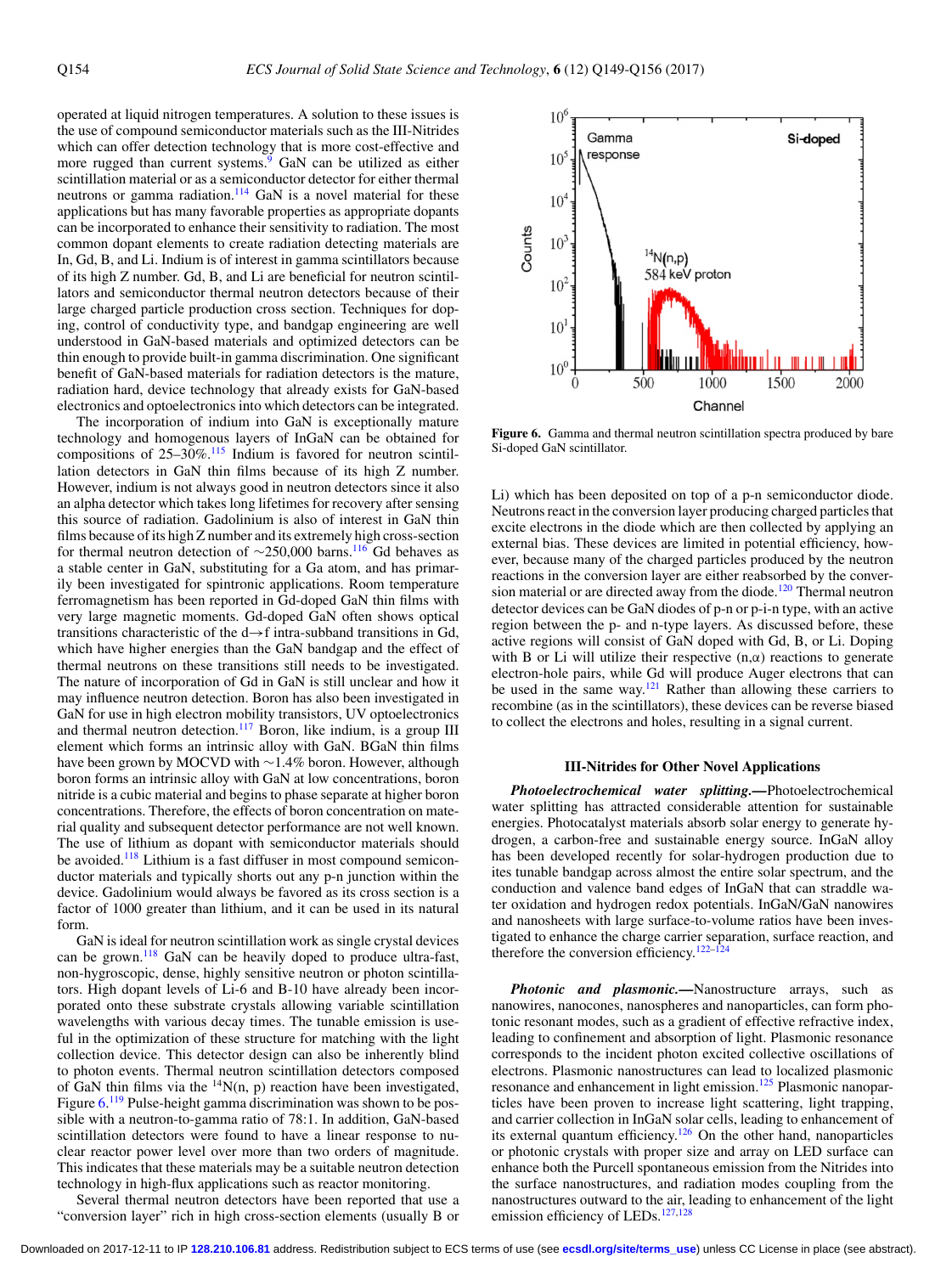## **Conclusions**

III-Nitrides is a universal compound semiconductor material with applications in many fields due to their exceptional properties in energy band, electrical transport, magnetic and thermoelectric. The III-Nitrides implementation in LEDs contributed to the revolutionary development of solid state lighting. The III-Nitride solar cells and thermoelectric development will be essential for the sustainable and renewable energy economy. Novel devices in power and RF electronics, spintronic applications and nuclear detections are being developed extensively and will also play an important role in these fields.

#### **Acknowledgments**

The authors at Purdue University acknowledge funding supports from NSF CAREER program (CMMI-1560834) and Ross Fellowship.

#### **References**

- <span id="page-6-0"></span>1. M. O. Manasreh and I. T. Ferguson, *III-nitride Semiconductor: Growth*, Taylor & Francis (2003).
- <span id="page-6-1"></span>2. E. Fred Schubert, *Light-Emitting Diodes*, chapter 12, Cambridge University Press (2006).
- 3. M. R. Krames, O. B. Shchekin, R. Mueller-Mach, G. O. Mueller, L. Zhou, G. Harbers, and M. G. Craford, *[J. Display Tech.](http://dx.doi.org/10.1109/JDT.2007.895339)*, **3**(2), 160 (2007).
- 4. Q. Zhang, E. Uchaker, S. L. Candelaria, and G. Cao, *[Chem. Soc. Rev.](http://dx.doi.org/10.1039/c3cs00009e)*, **42**, 3127 (2013).
- 5. F. Roccaforte, P. Fiorenza, G. Greco, R. L. Nigro, F. Giannazzo, A. Patti, and M. Saggio, *[Phys. Status Solidi A.](http://dx.doi.org/10.1002/pssa.201300558)*, **211**(9), 2063 (2014).
- 6. L. A. Samoska, *[IEEE T. Thz. Sci. Techn.](http://dx.doi.org/10.1109/TTHZ.2011.2159558)*, **1**(1), 9 (2011).
- 7. V. Dierolf, I. Ferguson, and J. M. Zavada, in *Rare Earth and Transition Metal Doping of Semiconductor Materials*, Elsevier Ltd. (2016).
- 8. T. M. Tritt and M. A. Subramanian, *[MRS Bull.](http://dx.doi.org/10.1557/mrs2006.44)*, **31**, 188 (2006).
- 9. A. Owens and A. Peacock, *[Nucl. Instr. Meth. Phys. Res.](http://dx.doi.org/10.1016/j.nima.2004.05.071)*, **531**(1), 18 (2004).
- 10. S. Nakamura and M. R. Krames, *[Proceedings of the IEEE](http://dx.doi.org/10.1109/JPROC.2013.2274929)*, **101**, 2211 (2013).
- 11. S. P. DenBaars, D. Feezell, K. Kelchner, S. Pimputkar, C. C. Pan, C. C. Yen, S. Tanaka, Y. Zhao, N. Pfaff, R. Farrell, M. Iza, S. Keller, U. K. Mishra, J. S. Speck, and S. Nakamura, *[Acta Materialia](http://dx.doi.org/10.1016/j.actamat.2012.10.042)*, **61**, 945 (2013).
- 12. D. Zhu, D. J. Wallis, and C. J. Humphreys, *[Rep. Prog. Phys.](http://dx.doi.org/10.1088/0034-4885/76/10/106501)*, **76**, 106501(2013).
- 13. J. I. Pankove, E. A. Miller, and J. E. Berkeyheiser, *RCA Review*, **32**, 383 (1971).
- 14. S. Yoshida, S. Misawa, and S. Gonda, *[Appl. Phys. Lett.](http://dx.doi.org/10.1063/1.93952)*, **42**, 427 (1983).
- 15. H. Amano, N. Sawaki, I. Akasaki, and Y. Toyoda, *[Appl. Phys. Lett.](http://dx.doi.org/10.1063/1.96549)*, **48**, 353 (1986).
- 16. S. Nakamura, *[Jpn. J. Appl. Phys.](http://dx.doi.org/10.1143/JJAP.30.L1705)*, **30**, L1705 (1991).
- 17. H. Amano, M. Kito, K. Hiramatsu, and I. Akasaki, *[Jpn. J. Appl. Phys.](http://dx.doi.org/10.1143/JJAP.28.L2112)*, **28**, L2112 (1989)
- <span id="page-6-11"></span>18. S. Nakamura, T. Mukai, M. Senoh, and N. Iwasa, *[Jpn. J. Appl. Phys.](http://dx.doi.org/10.1143/JJAP.31.L139)*, **31**, L139 (1992).
- 19. S. Nakamura, T. Mukai, and M. Senoh, *[Jpn. J. Appl. Phys.](http://dx.doi.org/10.1143/JJAP.30.L1998)*, **30**, L1998 (1991).
- 20. S. Nakamura, M. Senoh, and T. Mukai, *[Jpn. J. Appl. Phys.](http://dx.doi.org/10.1143/JJAP.32.L8)*, **32**, L8 (1993).
- 21. S. Nakamura, T. Mukai, and M. Senoh, *[Appl. Phys. Lett.](http://dx.doi.org/10.1063/1.111832)*, **64**, 1687 (1994).
- 22. S. Nakamura, M. Senoh, N. Iwasa, and S. Nagahama, *[Jpn. J. Appl. Phys.](http://dx.doi.org/10.1143/JJAP.34.L797)*, **34**, L797 (1995).
- <span id="page-6-14"></span>23. S. Nakamura, M. Senoh, N. Iwasa, S. Nagahama, T. Yamada, and T. Mukai, *[Jpn. J.](http://dx.doi.org/10.1143/JJAP.34.L1332) [Appl. Phys.](http://dx.doi.org/10.1143/JJAP.34.L1332)*, **34**, L1332 (1995).
- <span id="page-6-17"></span><span id="page-6-15"></span>24. M. Pophristic, F. H. Long, C. Tran, I. T. Ferguson, and R. F. Karlicek, Jr, *[Appl. Phys.](http://dx.doi.org/10.1063/1.122843) [Lett.](http://dx.doi.org/10.1063/1.122843)*, **73**, 3550 (1998).
- 25. E. Park, J. Jang, S. Gupta, I. Ferguson, C. Kim, S. Jeon, and J. Park, *[Appl. Phys.](http://dx.doi.org/10.1063/1.2998596) [Lett.](http://dx.doi.org/10.1063/1.2998596)*, **93**, 191103 (2008).
- <span id="page-6-18"></span>26. M. R. Krames, O. B. Shchekin, R. M. -Mach, G. O. Mueller, L. Zhou, G. Harbers, and M. G. Craford, *[IEEE J. Display Technol.](http://dx.doi.org/10.1109/JDT.2007.895339)*, **3**, 160 (2007).
- 27. Y. Narukawa, M. Ichikawa, D. Sanga, M. Sano, and T. Mukai, *[J. Phys. D, Appl.](http://dx.doi.org/10.1088/0022-3727/43/35/354002) [Phys.](http://dx.doi.org/10.1088/0022-3727/43/35/354002)*, **43**, 354002 (2010).
- <span id="page-6-21"></span><span id="page-6-20"></span>28. E. Park, I. T. Ferguson, S. Jeon, J. Park, and T. Yoo, *[Appl. Phys. Lett.](http://dx.doi.org/10.1063/1.2410229)*, **89**, 251106 (2006).
- 29. E. Park, D. Nicol, H. Kang, I. T. Ferguson, S. Jeon, J. Park, and T. Yoo, *[Appl. Phys.](http://dx.doi.org/10.1063/1.2431717) [Lett.](http://dx.doi.org/10.1063/1.2431717)*, **90**, 031102 (2007).
- 30. Z. Liu, J. Ma, X. Yi, E. Guo, L. Wang, J. Wang, N. Lu, J. Li, I. Ferguson, and A. Melton, *[Appl. Phys. Lett.](http://dx.doi.org/10.1063/1.4773187)*, **101**, 261106 (2012).
- 31. Z. Liu, T. Wei, E. Guo, X. Yi, L. Wang, J. Wang, G. Wang, Y. Shi, I. Ferguson, and J. Li, *[Appl. Phys. Lett.](http://dx.doi.org/10.1063/1.3605572)*, **99**, 091104 (2011).
- <span id="page-6-22"></span>32. S. Nakamura and G. Fasol, *The Blue Laser Diode.*, Berlin, Germany: Springer-Verlag, 216 (1997).
- <span id="page-6-23"></span>33. G. Tosini, I. Ferguson, and K. Tsubota, *Molecular Vision*, **22**, 61 (2016).
- 34. R. J. Bula, R. C. Morrow, T. W. Tibbitts, D. J. Barta, R. W. Ignatius, and T. S. Martin, *HortScience*, **26**, 203 (1991).
- <span id="page-6-25"></span>35. G. D. Massa, H. Kim, R. M. Wheeler, and C. A. Mitchell, *Hort Science*, 43 (2008).
- 36. Y. Wang and K. M. Folta, *[American Journal of Botany](http://dx.doi.org/10.3732/ajb.1200354)*, **100**, 70 (2013).
- 37. DOE Solid-State Lighting Program Modest Investments, Extraordinary Impacts (2017).
- 38. S. Nakamura, S. Pearton, and G. Fasol, *The Blue Laser Diode*, Springer-Verlag, Berlin, 216 (2000).
- 39. J. Wu, W. Walukiewicz, K. M. Yu, J. W. Ager III, E. E. Haller, H. Lu, W. J. Schaff, Y. Saito, and Y. Nanishi, *[Appl. Phys. Lett.](http://dx.doi.org/10.1063/1.1482786)*, **80**(21), 3967 (2002).
- 40. T. Inushima, V. V. Mamutin, V. A. Vekshin, S. V. Ivanov, T. Sakon, M. Motokawa, and S. Ohoya, *[J. Cryst. Growth](http://dx.doi.org/10.1016/S0022-0248(01)00747-3)*, **227**, 481 (2001).
- 41. J. Wu, W. Walukiewicz, K. M. Yu, J. W. Ager III, E. E. Haller, H. Lu, and
- <span id="page-6-28"></span><span id="page-6-27"></span>W. J. Schaff, *[Appl. Phys. Lett.](http://dx.doi.org/10.1063/1.1489481)*, **80**(25), 4741 (2002). 42. V. Y. Davydov, A. A. Klochikhin, V. V. Emtsev, S. V. Ivanov, V. V. Vekshin, F. Bechstedt, J. Furthmuller, H. Harima, A. V. Mudryi, A. Hashimoto, A. Yamamato, J. Aderhold, J. Graul, and E. E. Haller, *[Phys. Stat. Sol. \(B\)](http://dx.doi.org/10.1002/1521-3951(200204)230:2%3cR4::AID-PSSB99994%3e3.0.CO;2-Z)*, **230**(2), R4 (2002).
- <span id="page-6-42"></span><span id="page-6-29"></span>43. T. M. Smeeton, M. J. Kappers, J. S. Barnard, M. E. Vickers, and C. J. Humphreys, *[Appl. Phys. Lett.](http://dx.doi.org/10.1063/1.1636534)*, **83**(26), 5419 (2003).
- <span id="page-6-30"></span>44. Y. C. Shen, G. O. Mueller, S. Watanabe, N. F. Gardner, A. Munkholm, and M. R. Krames, *[Appl. Phys. Lett.](http://dx.doi.org/10.1063/1.2785135)*, **91**(14), 141101 (2007).
- <span id="page-6-31"></span>45. A. de Vos, *Endoreversible Thermodynamics of Solar Energy Conversion*, 90, Oxford University Press, Oxford, UK (1992).
- 46. J. Wu, W. Walukiewicz, K. M. Yu, W. Shan, J. W. Ager III, E. E. Haller, H. Lu, W. J. Schadd, W. K. Metzger, and S. Kurtz, *[J. Appl. Phys.](http://dx.doi.org/10.1063/1.1618353)*, **94**(10), 6477 (2003).
- <span id="page-6-33"></span><span id="page-6-32"></span>47. J. F. Muth, J. H. Lee, I. K. Shmagin, R. M. Kolbas, H. C. Casey Jr, B. P. Keller, U. K. Mishra, and S. P. DenBaars, *[Appl. Phys. Lett.](http://dx.doi.org/10.1063/1.120191)*, **71**(18), 2572 (1997).
- <span id="page-6-34"></span>48. O. Jani, I. T. Ferguson, C. Honsberg, and S. Kurtz, *[Appl. Phys. Lett.](http://dx.doi.org/10.1063/1.2793180)*, **91**(13), 132117 (2007).
- 49. R. Dahal, B. Pantha, J. Li, J. Y. Lin, and H. X. Jiang, *[Appl. Phys. Lett.](http://dx.doi.org/10.1063/1.3081123)*, **94**(6), 063505 (2009).
- <span id="page-6-43"></span><span id="page-6-41"></span>50. N. Faleev, B. R. Jampana, O. Jani, H. Yu, R. Opila, I. T. Ferguson, and C. Honsberg, *[Appl. Phys. Lett.](http://dx.doi.org/10.1063/1.3202409)*, **95**(5), 051915 (2009).
- <span id="page-6-44"></span>51. B. R. Jampana, A. G. Melton, M. Jamil, N. N. Faleev, R. L. Opila, I. T. Ferguson, and C. B. Honsberg, *[IEEE Electron Dev. Lett.](http://dx.doi.org/10.1109/LED.2009.2034280)*, **31**(1), 32 (2010).
- <span id="page-6-45"></span>52. D. Holec, Y. Zhang, D. V. S. Rao, M. J. Kappers, C. McAleese, and C. J. Humphreys, *[J. Appl. Phys.](http://dx.doi.org/10.1063/1.3033553)*, **104**(12), 123514 (2008).
- <span id="page-6-2"></span>53. R. Dahal, B. Pantha, J. Li, J. Y. Lin, and H. X. Jiang, *[Appl. Phys. Lett.](http://dx.doi.org/10.1063/1.3081123)*, **94**(6), 063505 (2009).
- <span id="page-6-36"></span><span id="page-6-35"></span>54. R. H. Horng, S. T. Lin, Y. L. Tsai, M. T. Chu, W. Y. Liao, M. H. Wu, R. M. Ling, and Y. C. Lu, *[IEEE Electron Dev. Lett.](http://dx.doi.org/10.1109/LED.2009.2021414)*, **30**(7), 724 (2009).
- 55. C. J. Neufeld, N. G. Toledo, S. C. Cruz, M. Iza, S. P. DenBaards, and U. K. Mishra, *[Appl. Phys. Lett.](http://dx.doi.org/10.1063/1.2988894)*, **93**(14), 143502 (2008).
- <span id="page-6-37"></span>56. E. Matioli, C. Neufeld, M. Iza, S. C. Cruz, A. A. Al-Heji, X. Chen, R. M. Farrell, S. Keller, S. DenBaars, U. K. Mishra, S. Nakamura, J. Speck, and C. Weisbuch, *[Appl. Phys. Lett.](http://dx.doi.org/10.1063/1.3540501)*, **98**(2), 021102 (2011).
- <span id="page-6-38"></span><span id="page-6-4"></span><span id="page-6-3"></span>57. M. Arif, W. Elhuni, J. Streque, S. Sundaram, S. Belahsene, Y. E. Gmili, M. Jordan, X. Li, G. Patriarche, A. Slaouif A. Migan, R. Abderrahimd, Z. Djebbour, P. L. Voss, J. P. Salvestrini, and A. Ougazzaden, *Sol. [Energ. Mat. Sol. Cells](http://dx.doi.org/10.1016/j.solmat.2016.09.030)*, **159**, 405  $(2017)$
- <span id="page-6-39"></span><span id="page-6-7"></span><span id="page-6-6"></span><span id="page-6-5"></span>58. B. R. Jampana, A. G. Melton, M. Jamil, N. N. Faleev, R. L. Opila, I. T. Ferguson, and C. B. Honsberg, *[IEEE Electron Dev. Lett.](http://dx.doi.org/10.1109/LED.2009.2034280)*, **31**(1), 32 (2010).
- <span id="page-6-9"></span><span id="page-6-8"></span>59. N. G. Young, R. M. Farrell, Y. L. Hu, Y. Terao, M. Iza, S. Kellet, S. P. DenBaards, and S. Nakamura, *[Appl. Phys. Lett.](http://dx.doi.org/10.1063/1.4826483)*, **103**(17), 173903 (2013).
- <span id="page-6-46"></span><span id="page-6-40"></span><span id="page-6-10"></span>Z. Liu, X. Yi, Z. Yu, G. Yuan, Y. Liu, J. Wang, J. Li, N. Lu, I. Ferguson, and Y. Zhang, *[Sci Rep.](http://dx.doi.org/10.1038/srep19537)*, **6**, 19537 (2016).
- <span id="page-6-47"></span>61. Z. Liu, B. Fu, X. Yi, G. Yuan, J. Wang, J. Lia, Luna, and I. Ferguson, *[RSC Adv.](http://dx.doi.org/10.1039/C5RA24642C)*, **6**, 5111 (2016).
- <span id="page-6-48"></span>62. S. Hassan, Humaira, and M. Asghar, *IEEE conf. ICCSN*, (2010).
- <span id="page-6-12"></span>63. J. Millan, P. Godignon, X. Perpina, A. P. Tomas, and J. Rebollo, *IEEE Trans. Power Electron.*, **29**, 5 (2013).
- <span id="page-6-50"></span><span id="page-6-13"></span>64. U. K. Mishra, P. Parikh, and Y. F. Wu, *[Proc. IEEE](http://dx.doi.org/10.1109/JPROC.2002.1021567)*, **90**, 6 (2002).
- <span id="page-6-49"></span>65. H. Ishida, R. Kajitani, Y. Kinoshita, H. Umeda, S. Ujita, M. Ogava, K. Tanaka, T. Morita, S. Tamura, M. Ishida, and T. Ueda, *IEEE conf. IEDM*, (2016).
- <span id="page-6-51"></span>66. N. Ikeda, Y. Niiyama, H. Kambayashi, Y. Sato, T. Nomura, S. Kato, and S. Yoshida, *Proc. IEEE*, **97**, 7 (2010).
- 67. Y. Wu, M. J. Mitos, M. L. Moore, and S. Heikman, *[IEEE Electron Device Lett.](http://dx.doi.org/10.1109/LED.2007.910796)*, **29**, 8 (2008).
- <span id="page-6-52"></span>68. W. Saito, T. Nitta, Y Kakiuchi, Y. Saito, K. Tsuda, I. Omura, and M. Yamaguchi, *[IEEE Electron Device Lett.](http://dx.doi.org/10.1109/LED.2007.910796)*, **29**, 1 (2008).
- <span id="page-6-19"></span>69. X. Huang, Z. Liu, Q. Li, and F. C. Lee, *IEEE Trans. Power Electron.*, **29**, 5 (2014). 70. D. Reusch and J. Strydom, *IEEE conf. APEC*
- <span id="page-6-54"></span><span id="page-6-53"></span>(2014).
- <span id="page-6-55"></span>71. M. Lu, G. G. Zhang, K. Fu, G. H. Yu, D. Su, and J. F. Hu, *Energ. Convers. Manage.*, **52**, 4 (2011).
- 72. E. B. Treidel, O. Hilt, R. Zhytnytska, A. Wentzel, C. Meliani, J. Wurfl, and G. Trankle, *[IEEE Electron Device Lett.](http://dx.doi.org/10.1109/LED.2011.2179456)*, **33**, 3 (2012).
- 73. Y. Huang, X. Duan, Y. Cui, and C. M. Lieber, *Nano Letters*, **2**, 2 (2002).
- <span id="page-6-59"></span><span id="page-6-58"></span><span id="page-6-57"></span><span id="page-6-56"></span>74. J. Gassmann, P. Watson, L. Kehias, and G. Henry, *IEEE conf. MTT-S* (2007).
- <span id="page-6-16"></span>75. S. Wolf, D. Awschalom, R. Buhrman, J. Daughton, S. Molnar, M. Roukes, A. Chtchelkanova, and D. Treger, *[Science](http://dx.doi.org/10.1126/science.1065389)*, **294**(5546), 1488 (2001).
- 76. T. Dietl, H. Ohno, F. Matsukura, J. Cibert, and D. Ferrand, *[Science](http://dx.doi.org/10.1126/science.287.5455.1019)*, **287**(5455), 1019 (2000).
- <span id="page-6-61"></span>77. M. Schilfgaarde and O. Mryasov, *[Physical Review B](http://dx.doi.org/10.1103/PhysRevB.63.233205)*, **63**(23), 233205 (2001).
- <span id="page-6-24"></span>78. G. Das, B. Rao, P. Jena, and Y. Kawazoe, *[Computational materials science](http://dx.doi.org/10.1016/j.commatsci.2005.07.004)*, **36**(1),
- <span id="page-6-64"></span><span id="page-6-63"></span><span id="page-6-62"></span>84 (2006).
- 79. B. Rao and P. Jena, *[Phys. Rev. Lett.](http://dx.doi.org/10.1103/PhysRevLett.89.185504)*, **89**(18), 185504 (2002).
- <span id="page-6-26"></span>80. M. Kane, M. Strassburg, A. Asghar, W. Fenwick, J. Senawiratne, Q. Song, C. Summers, Z. Zhang, N. Dietz, and I. T. Ferguson, *[Materials Science and Engi](http://dx.doi.org/10.1016/j.mseb.2005.09.056)[neering B](http://dx.doi.org/10.1016/j.mseb.2005.09.056)*, **126**(2), 230 (2006).
- <span id="page-6-65"></span><span id="page-6-60"></span>81. V. Dierolf, I. Ferguson, and J Zavada, *Rare Earth and Transition Metal Doping of Semiconductor Materials: Synthesis, Magnetic Properties and Room Temperature Spintronics*, 342 (2016).